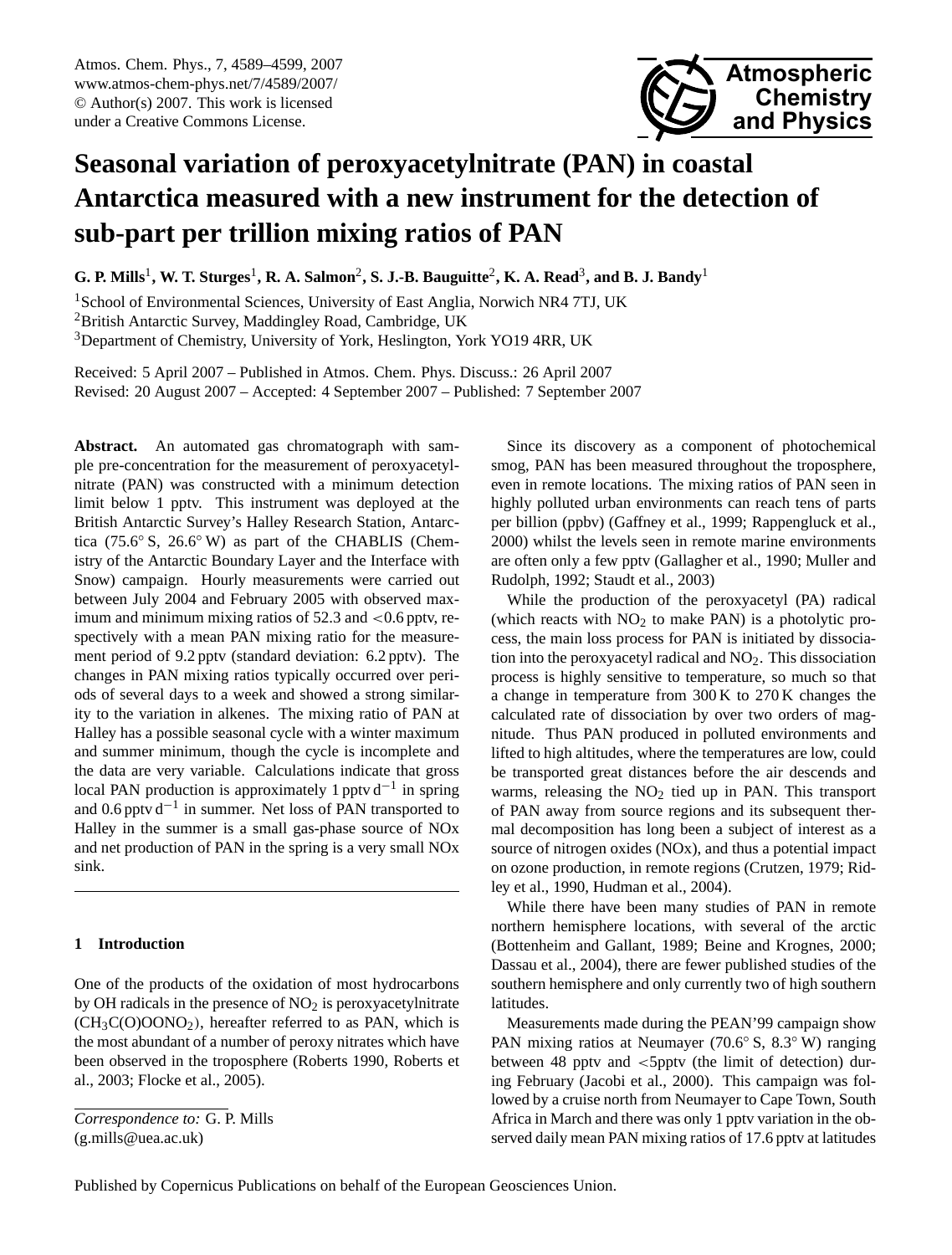

**Fig. 1. (A)** schematic of the gas chromatograph showing calibration selection valve (A), zero valve (B), start/stop/purge valve (C), bypass valves (D), VICI valve (E), the cooled sample trap (F), the heated tube for performing zeros (G) and the nafion Dryer (H). **(b)** Schematic of the calibration unit. (A) acetone reservoir,  $(B + C)$ photolysis cell and penray lamp. MFM is a mass flow meter.

between 60◦ S and 70◦ S (Jacobi and Shrems, 1999). However, since both studies were limited to the late austral summer we have no seasonal information.

This study aims to add to the exceptionally sparse measurements of PAN so far reported in the Antarctic region and to investigate any seasonality of PAN mixing ratios in Antarctica. In this paper we present measurements taken over the austral winter, spring and summer of 2004–2005, made with a purpose built automated gas chromatograph which we describe.

### **2 Experimental**

#### 2.1 Measurement site

All the measurements used in this study were taken at the Clean Air Sector Laboratory (CASlab) at Halley located on the Brunt ice shelf, Antarctica. The predominant wind direction at Halley is easterly, with westerly and more southerly winds also contributing a significant proportion of surface wind directions seen at Halley (King, 1985; Renfrew and Anderson, 2002). Northerly winds are rare. The CASlab itself was situated approx. 1 km SSE from the main base.

The CASlab sample manifold consisted of an unheated inlet approximately 8m above the surface, connected to a 10 cm diameter stainless steel pipe from which the instrument sampled via a 2 m long 1/8" PFA line.

Measurements of ozone, CO and non-methane Hydrocarbons (NMHC) were made throughout the PAN measurement period, while measurements of  $NO$  and  $NO<sub>2</sub>$  data were available for January and February only. Ozone was measured every minute using a commercial UV absorption instrument (2B Technologies). NMHC were measured on an hourly basis using a GC-FID with pre-concentration of samples on an adsorbent trap (Read et al., 2007), with detection limits in the range 2–5 pptv for  $C_2$ - $C_5$  hydrocarbons. CO was measured as a 30 s average using a commercial fast-response resonance fluorescence instrument (Aerolaser GmbH). OH and  $HO<sub>2</sub>$  radicals were also measured during the summer intensive period (late December to early February) using the FAGE technique (Bloss et al., 2007).

#### 2.2 Instrument description

The GC used in this study was a 19" rack mounted computer controlled instrument and a schematic is shown in Fig. 1a. This schematic does not show details of the trap itself or the temperature controls.

#### 2.2.1 Sample trap

The sample trap consists of a 1 m coil of 0.53 mm MxT-1 (100% dimethylpolysiloxane) metal column (Restek) with a film thickness of  $7 \mu$ m. The coil was contained inside a circular groove cut into a  $3 \times 3 \times 0.5$  cm aluminium block and held in the groove by an aluminium plate. The block was cooled to between 223 K and 208 K using a triple stage cascade peltier (Melcor CP1.0-127-05L operated at 6 V on top of a Melcor 2SC055045-127-63L running at 13 V) with a water cooled heatsink maintained at 263 K by a re-circulating water chiller. The temperatures of the aluminium block and the sample loop were recorded with T-type thermocouples. The cold block was insulated and sealed to prevent water condensing on the trap.

For injections, the sample loop was heated by passing a current directly through the sample loop using a 12 V DC supply. The heating of the sample loop was controlled by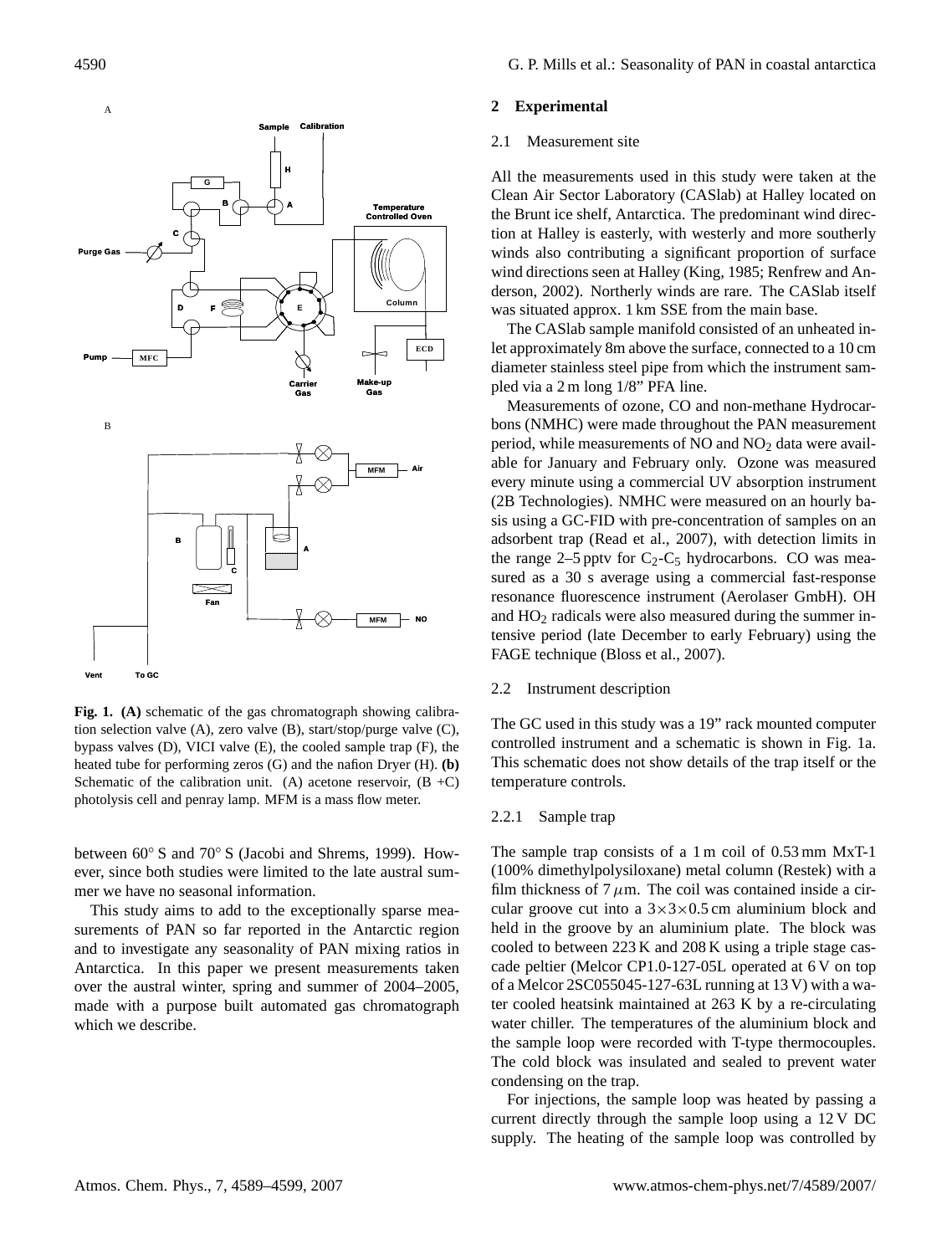computer and heating rates of approximately  $14°C s^{-1}$  were used. An injection temperature of 308–318 K was used to minimise the thermal decomposition of PAN in the sample loop.

# 2.2.2 Column and column oven

The column was a 15 m long 0.25 mm i/d MXT-200 (trifluoropropylmethyl polysiloxane) with a  $1 \mu$ m film (Restek) which was housed in a temperature programmable oven. The column was held at 263 K for 3 min and then heated up to 318 K, initially at  $1.3$  K min<sup>-1</sup> and then after PAN had eluted, at  $5 \text{ K min}^{-1}$ . Under typical operating conditions, PAN eluted after 12 min. The oven consisted of an insulated 1.3 cm thick aluminium block with a 10 cm diameter circular groove cut into it, into which the column sat and was held tightly in place by a covering plate. The block was cooled with a 58 W single-stage Peltier device and heated on the opposite side by a 50 W mat heater attached to the covering plate. The temperature of the column was measured in 3 places by k-type thermocouples to ensure an even temperature along the column. Maximum and minimum possible temperatures of the column were limited by temperature controllers and temperatures within this range were regulated by turning the heater/peltier combination on and off as necessary.

#### 2.2.3 Sample manifold and zeros

The sample manifold consisted of six 3-way PTFE solenoid valves connected by silcosteel tubing (Restek). The sample manifold was flushed with sample air for 3 min before trapping started by actuating two bypass valves (D in Fig. 1) and the purge valve (C). Trapping was initiated by deactivating valves (D) and terminated by deactivation of valve (C). Because of the small diameter of the trap, the amount of water in 200 ml of Antarctic air could block the trap so the air samples were dried with a 72" nafion dryer (H) situated upstream of valve (A). All samples were trapped for 10 min at 20 sccm and purged with helium for 20 s prior to injection to reduce the disruption to the baseline caused by the oxygen in the sample.

Calibrations were performed by actuating valve (A) which selects the output from the calibration unit and zeros were performed by diverting the sample flow through a 3m length of 1/8" silcosteel tubing wound onto an aluminium block (G) maintained at 423 K, a method commonly used in PAN instruments. At this temperature 99.9% of PAN should have dissociated in 0.14 s and at sample flow rate of 20 sccm the residence time in the tube is approx. 14 s. Bare stainless steel tubing was not used to avoid possible decomposition of propyl nitrate, which co-elutes with PAN on this column, on dry metal. Propyl nitrate should not thermally decompose at this temperature because it has a lifetime of over 2 h at 420 K based on the thermal dissociation rate constant of Barker et al. (1977).

All gases were drawn through the trap with a diaphragm pump and the flow rates were controlled by a downstream mass flow controller between the trap and the pump.

# 2.2.4 Others

The carrier and purge gases (both Helium) were regulated by pressure regulators and the detector make up gas (Ar- $CH<sub>4</sub>(5%)$  was controlled by a stainless steel double stage needle valve. Typical operating conditions were a column flow rate of 1-2 ml min−<sup>1</sup> and a makeup gas flow of 25 ml  $min<sup>-1</sup>$ 

The detector was a CE80 Electron capture detector (Thermo Scientific) controlled with an ECD850 control unit (Thermo Scientific). The detector was held at 329 K to minimise PAN decomposition in the detector, which was significant at a detector temperature of 350 K

Data was acquired using custom written software and Measurement Computing hardware and data was sampled at 81 Hz and averaged and recorded at 9 Hz.

## 2.2.5 Calibration unit

The calibration unit produces PAN using the widely used method of photolysis of acetone/air/NO mixtures (Warneck and Zerbach, 1992; Flocke et al., 2005). A schematic of the calibration unit is shown in Fig. 1b.

Acetone-containing air  $(50-100 \text{ ml min}^{-1})$  is mixed with NO (flow  $0.5-2$  ml min<sup>-1</sup>) and the mixture is photolysed in a flow-through Pyrex cell. A Penray mercury lamp was employed and the Pyrex cell cuts out wavelengths below 290 nm, preventing photolysis of PAN in the cell. This minimises PAN photolysis within the cell, but requires a higher acetone concentration for maximum conversion of NO to PAN than the method of Flocke et al. (2005). The acetone containing air was generated by passing air through silicone tubing held above an acetone reservoir and the length of the silicone tube was optimised to minimise the amount of acetone required for maximum PAN production. The PAN produced in the photolysis cell is then further diluted by zero air, the flow of which is controlled by a flow control valve. The total air flow (acetone permeation + diluent) was measured upstream with a mass flow meter.

The lamp and the upstream solenoid on/off valves were controlled by PC allowing automatic selection of a variety of calibration unit outputs (zero air, non-photolysed mixture etc).

Prior to the field deployment, the output of the calibrator was analysed on a 4 channel chemiluminescence NOxy instrument (Brough et al., 2003) and a GC-ECD optimised for organic nitrate analysis (Jones et al., 1999). Within the calibration unit greater than 99.5% NO loss was observed, with approx. 1% of the NOy output being methyl nitrate. Because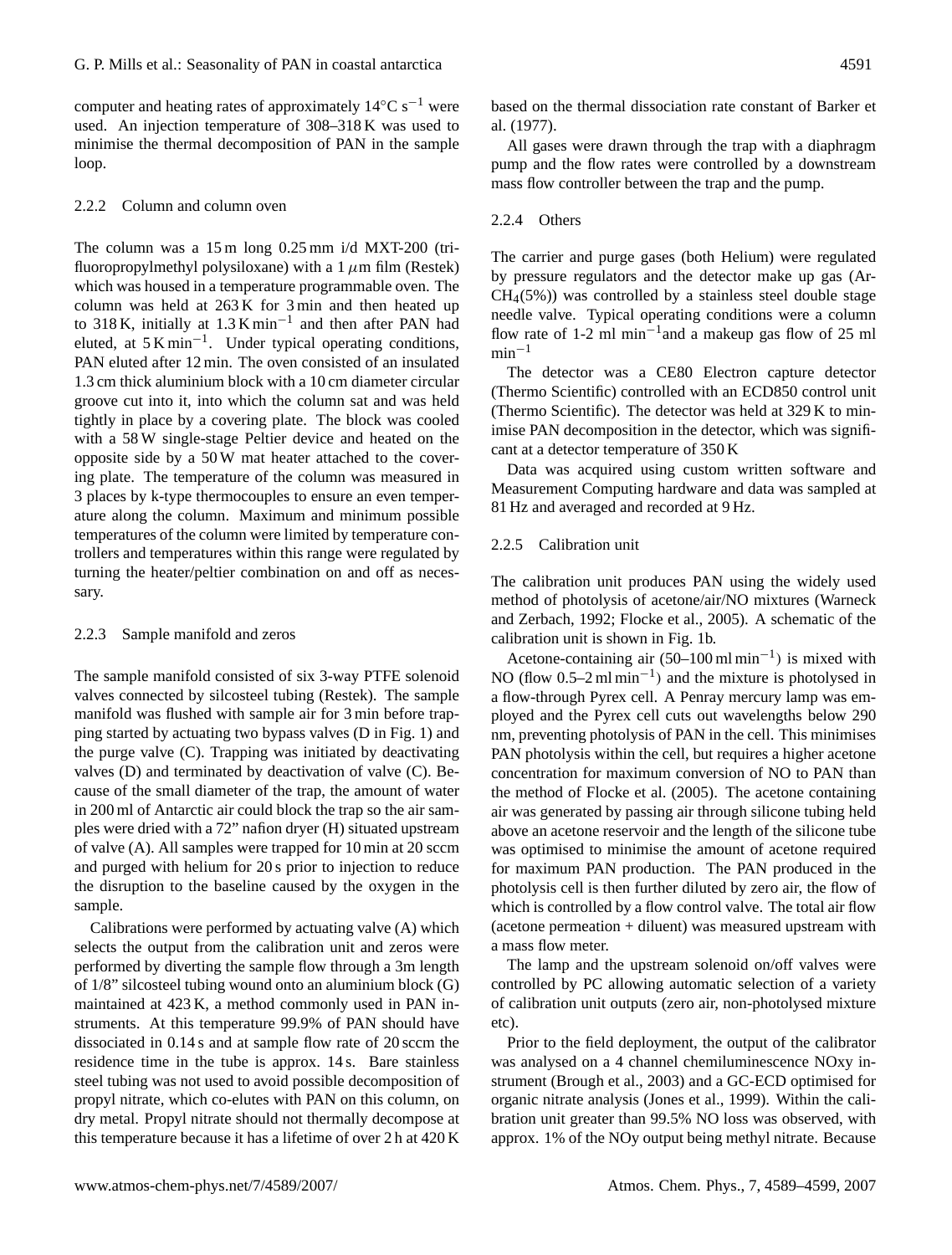

**Fig. 2. (A)** Response of the instrument to 200 ml samples of different PAN mixing ratios trapped at 223 K **(B)** The response of the instrument to different sample volumes at two temperatures, 210 K (black-open) and 223 K (red-solid) **(C)** Two chromatograms of Antarctic air taken on 11 December 2004 containing 31 pptv of PAN (red line), and after passing through zero heater (grey line). **(D)** Timeseries of calibration-derived instrument sensitivity (redmarkers) and area of peak  $X$  (probably mostly  $CCl<sub>4</sub>$ ) from air samples obtained during the deployment in Halley.

of the presence of acetone, the  $NO<sub>2</sub>$  could not be determined very accurately with this instrument, but was estimated at only 3–4% of the total NOy. We thus estimate that the calibration source converts NO to PAN with about a  $95 + -2\%$ efficiency. The accuracy in the calibration output, as calculated from the sum of the squares of the individual errors in gas flows, conversion efficiency and the NO mixing ratio, is estimated to be 14.2%. The NO standard used by the calibrator was re-analysed post campaign and was found to be 2% lower than its pre-campaign certification level (E. Williams, personal communication).

#### **3 Results and discussion**

# 3.1 Instrument performance

To test if the instrument response was linear with concentration, 200 ml samples of calibration gas with PAN mixing ratios between 8 and 107 pptv were trapped at 223 K. A sample of photolysed air/acetone (NO not added) was also measured. It is clear from Fig. 2a that the instrument is linear over the range studied.

Figure 2b shows the detector response to a calibration of 20 pptv as a function of sample volume at two trapping temperature (210 and 223 K). As can be seen, the instrument response is linear for small sample volumes, but flattens out at higher volumes indicating that sample breakthrough has occurred and that at 200 ml the trap has reached equilibrium with the sample air. At 223 K the curve starts to become nonlinear at a lower sample volume and the instrument response is lower at high sample volumes indicating a smaller effective volume of air is concentrated at 223 K than at 210 K. This suggests that variations in trap temperature could thus result in inaccurate PAN measurements. During the measurement period, the fluctuations in trap temperature were observed mainly in the winter when the laboratory temperature fluctuated most. These occurred over periods of several days and since calibrations were performed during these periods the change in temperature and thus effective sample volume should not have given spurious results. There was however a drift in the minimum attainable temperature during the campaign and at the start of the campaign a trapping temperature of 208 K was achieved, whilst at the end of the campaign the trapping temperature was 220 K.

This change in the effective volume trapped did not affect the observed linearity with concentration but did reduce the sensitivity and thus the ultimate limit of detection. This could be improved with a longer trap and/or a trap with a larger surface area. At 220 K, the precision of the instrument measuring calibrations (200 ml volume at 72 pptv) over a period of 48 h was 4.7% (3 sigma of 48 samples), and 5.2% for 18 consecutive calibrations at 14.1 pptv.

Figure 2c shows two chromatograms obtained in Antarctica on 11th of December 2004, an air sample containing 31 pptv of PAN and an air sample with the PAN decomposed by passing the sample through the zero heater.

It is evident from Fig. 2c that the PAN is removed by passing the sample through the heated section and there is no evidence of propyl nitrate which co-elutes with PAN on this column, but is not decomposed by the heater. The small peak after PAN in the air sample in Fig. 2c is an unknown component that is often not present at all, but when it is present is always very small it was not present in any air samples after the zero for many hours. No other peaks in the chromatogram showed a change upon passing through the heater. Propyl nitrate was never observed in any of the zeros during this study. This is consistent with propyl nitrate measurements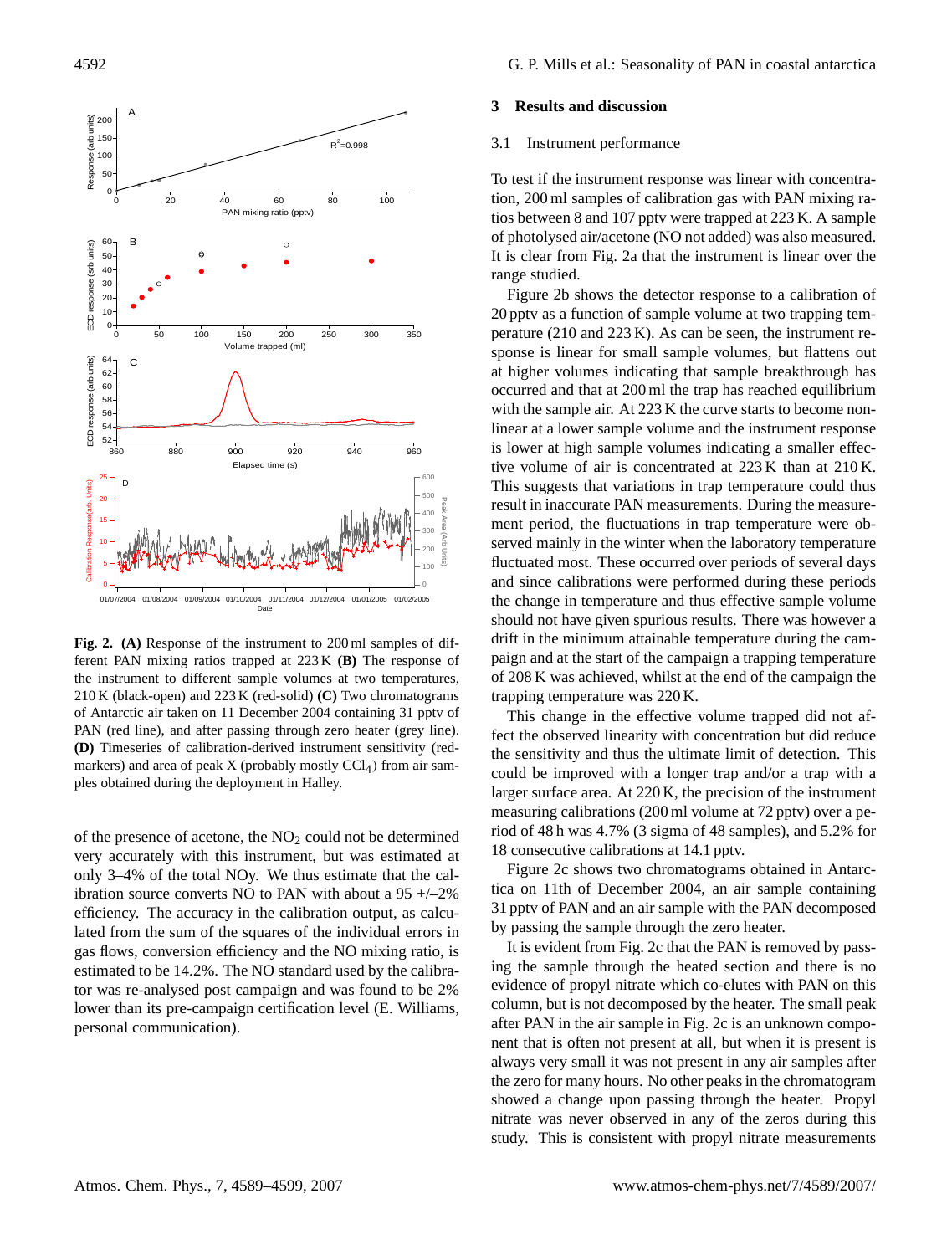from bottle samples made regularly throughout the year at Halley being consistently below 0.2 pptv (and often below 0.05 pptv) with only a few exceptions in winter and mid summer where levels reached 1 pptv (data not shown)

The limit of detection (LoD) of the instrument was estimated from the standard deviation of the noise of the chromatogram in the PAN region during zeros and the instrument sensitivity calculated from the calibrations, and is defined here as  $3\sigma$  of the noise.

The detection limit of the instrument varied throughout the measurement period between a minimum of 0.6 pptv and a maximum of 4.2 pptv with a median of 1.65  $(LQ=0.89, UQ=2.85)$  pptv. The causes of the drifts in instrument sensitivity are probably mostly the result of trapping temperature changes-particularly in the winter months and, because of the small size of the trap and low injection temperatures used, possible variations in the cleanliness and effectiveness of the trap caused by occasional accumulation on the trap of less volatile components. The variation in baseline noise may be due to changes in the cleanliness of the detector and the efficacy of the sample drying throughout the campaign.

The mean short-term precision, which is determined by sample-sample reproducibility and variation of instrument sensitivity between calibrations, determined from 20 sets, taken throughout the whole measurement period, of 8 consecutive air injections was  $16 + (-8)$ %. This was considerably worse than the precision observed for lab calibrations before and after the campaign and also worse than that observed during night-time ambient air measurements made in Norwich post-campaign (9%). The cause of the poor precision in Antarctica is unknown.

## 3.2 Field measurements

PAN measurements were obtained from 7 July 2004 to the end of January 2005. Problems with the logging computer prior to July meant only sporadic data were obtained between March and June 2004 and these data are not included here. Samples were taken at 1 h intervals, calibrations were performed every 2 days and heated zeros performed every 4–5 days. Occasional blanks were also performed throughout the campaign, by sampling helium with no evidence of contamination observed at any time.

To study the long term stability of the instrument and calibration source, the calibration-derived GC sensitivity can be compared with the sensitivity of the instrument to long lived halocarbons. In our chromatograms of air (but not the calibrations) we have a few peaks which on the MxT-200 column elute earlier than PAN and are probably halocarbons. The largest and one of the latest eluting of the unknowns, peak X, is likely to be mostly CCl4. The integrated area of this peak is plotted with the calibration-derived sensitivity in Fig. 2d. The two measurements follow a very similar pattern over periods of a few days and also have the same longer term vari-

**Table 1.** Statistical overview of PAN mixing ratios (in pptv) during CHABLIS. The Data for Feb 99 measured at Neuymayer (Jacobi et al 2000) is included for comparison. Means and medians are calculated from the hourly data using 0.5\* est LoD for periods where PAN was below the LoD.

| Period     | mean | std. dev. | Median | n    |
|------------|------|-----------|--------|------|
| All        | 9.3  | 7.9       | 7.3    | 3014 |
| July       | 13.2 | 9.5       | 10.3   | 364  |
| Aug        | 10.2 | 7.1       | 8.7    | 461  |
| Sep        | 10.4 | 8.6       | 8.9    | 413  |
| Oct        | 8.0  | 4.7       | 7.4    | 413  |
| <b>Nov</b> | 7.1  | 4.9       | 6.8    | 465  |
| Dec        | 5.5  | 3.9       | 4.6    | 441  |
| Jan        | 11.1 | 8.7       | 8.0    | 457  |
| Feb (1999) | 13   | 7         |        |      |

ations suggesting that we are witnessing changes in the GC sensitivity rather than changes in the calibrator output. It is clear from Fig. 2d that the relative magnitudes of the peak X area and sensitivity measurements vary over the short term, but it must be recognised that there are large uncertainties regarding peak X such as its sensitivity to trapping conditions, its resolution from other closely eluting components and a poor baseline in the early part of the chromatogram, all of which will contribute to the variation. Over the last 3 months of the campaign, there is a gradual decrease in the mean ratio of calibration sensitivity to peak X area. This may be caused by a change in calibrator output leading to a maximum potential overestimation of PAN of 10% in January, but equally it could be changes in peak X area that are responsible for this drift.

A time series of the hourly PAN measurements and the daily mean PAN mixing ratio is shown in Fig. 3 along with hourly data for CO, ozone, temperature, TUV calculated solar flux (as a guide to potential photochemically active radiation) and  $\Sigma C_2-C_5$  alkenes. Table 1 shows a statistical overview of the PAN data and includes the February 1999 measurements of Jacobi et al. (2000), for comparison. Where samples were below the LoD of the instrument a value of half the LoD at that time was used in the calculation of the daily and monthly averages shown in both Table 1 and Figs. 3 and 4.

The daily mean PAN mixing ratio varied from 0.82 pptv to 33.2 pptv, whilst the individual hourly measurements ranged from below 0.6 pptv (lowest LoD) to 52.3 pptv (observed on 27 July.). Throughout the measurement period 17% of the individual hourly measurements were below the detection limit of the instrument and 23% were lost through instrument problems-mostly in groups of 2–3 days.

There was no example of a diurnal variation in PAN observed at any time during the measurement period and the variation in the mixing ratios typically took place over periods of several days to a week.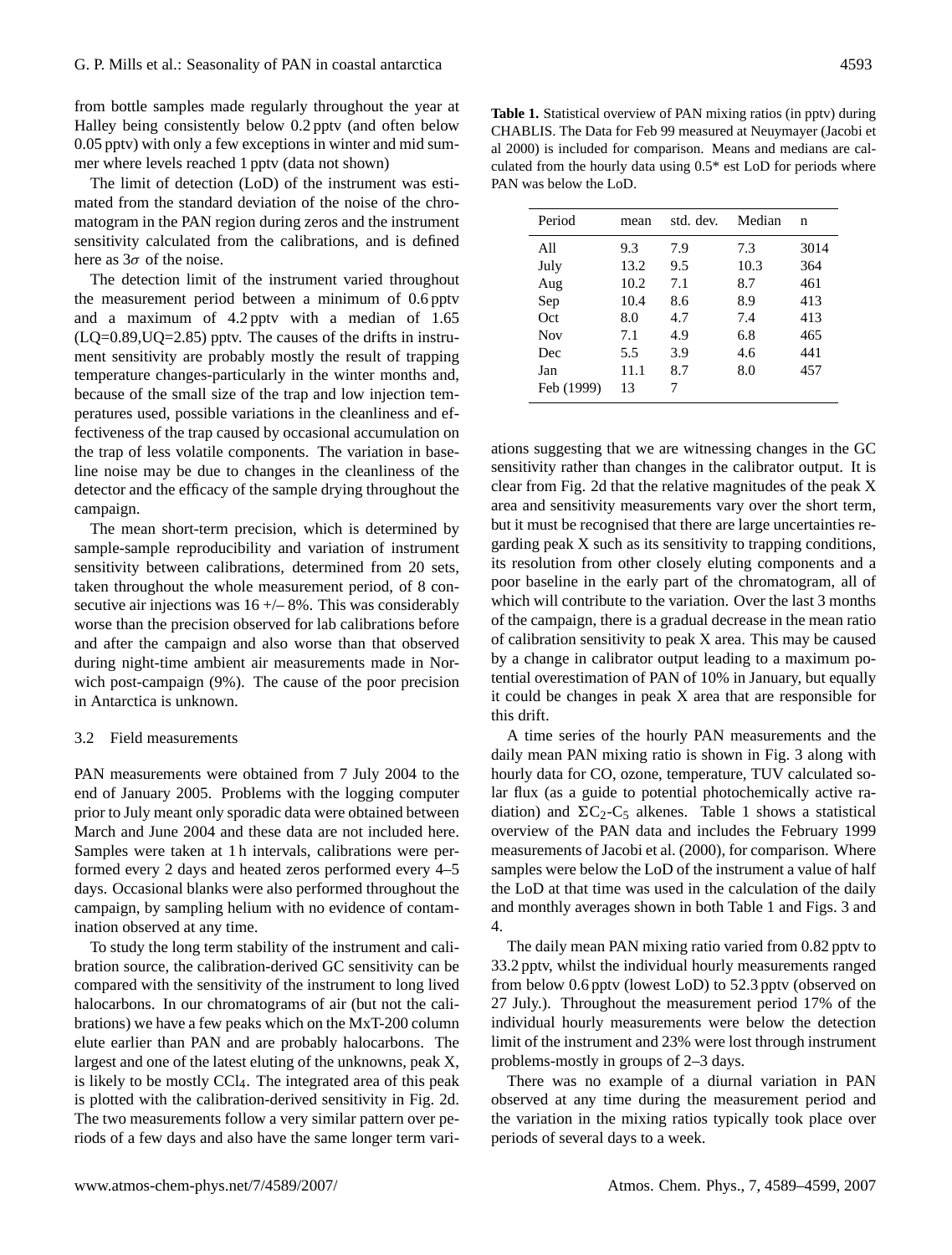

**Fig. 3.** Timeseries of data from Halley from July 2004 to Feb 2005 showing **(A)** hourly PAN measurements (red line), daily mean PAN mixing ratios (black triangles) and the  $\Sigma C_2-C_5$  alkenes. **(B)** Ozone (blue) and CO (black) hourly measurements. **(C)** Hourly air temperature (red) and TUV calculated irradiation (290–450 nm) as a guide to photochemically active radiation.

The PAN mixing ratios observed in this study are consistent with those obtained at Neumayer, which is also a coastal site, by Jacobi et al. (2000) in February 1999, when a mean mixing ratio of 13 pptv was reported, with a maximum value of 48 pptv. The levels seen at Halley are somewhat lower than PAN levels typically observed in the MBL in the Southern Ocean and South Atlantic in early March (Jacobi and Schrems, 1999) though it is recognised that our data was obtained earlier in the season than those obtained in the South Atlantic. They are also much lower than the mixing ratios observed at Ny-Ålesund, Svalbard (78.9° N, 11.9° E) in the comparable arctic seasons (Beine and Krognes 2000) and those seen at Alert, Nunavut (82.5◦ N, 62.5◦ W) and Summit, Greenland (72.5 $\degree$  N, 38.4 $\degree$  W)(Dassau et al., 2004). This is not surprising given the much greater distances from sources of pollution in Antarctica compared to the Arctic and the lower levels of PAN precursors in the southern hemisphere in general.

A linear regression of the daily means of PAN and ozone shows no correlation and the short –term variation of PAN in this study does not correlate with ozone or CO, though there is one occasion (24 to 31 January) where PAN correlates well with CO. This is in sharp contrast with a long term study of



**Fig. 4.** Box and whisker plot showing seasonal variability of **(A)** PAN, **(B)**  $\Sigma C_2$ -C<sub>5</sub> alkenes, **(C)** ozone and **(D)** CO for each calendar month. There was no ozone data for July. The horizontal line is the median, the box represents the upper and lower quartiles and the whiskers show the maximum and minimum daily means for that month. The alkene maximum in January was  $>500$  pptv and is off scale. For PAN, the monthly mean is also plotted as black circles.

PAN in the Arctic at Ny-Ålesund where ozone and PAN were highly correlated throughout the year (Beine and Krognes; 2000). The PAN, ozone and alkene data all show short term variability and whilst there is no relationship between PAN and ozone variability, there are several periods where PAN and the alkenes vary in a very similar way for long periods (e.g. 21 January 2005–31 January 2005). There are also periods where large changes in one species are not matched by changes in the other (31 December 2004–14 January 2005 is a good example).

Several studies have shown a clear seasonal cycle in the arctic with a spring maximum in PAN and a summer minimum. The monthly medians of PAN, ozone and CO are plotted in Fig. 4 and whilst CO and ozone show clear seasonal variability, with a September maximum for CO and ozone (although we do not have data for earlier in the year) the pattern in PAN is less clear. Whilst the observed median PAN concentrations are highest in winter and lowest in summer, and although the median PAN and ozone values follow a very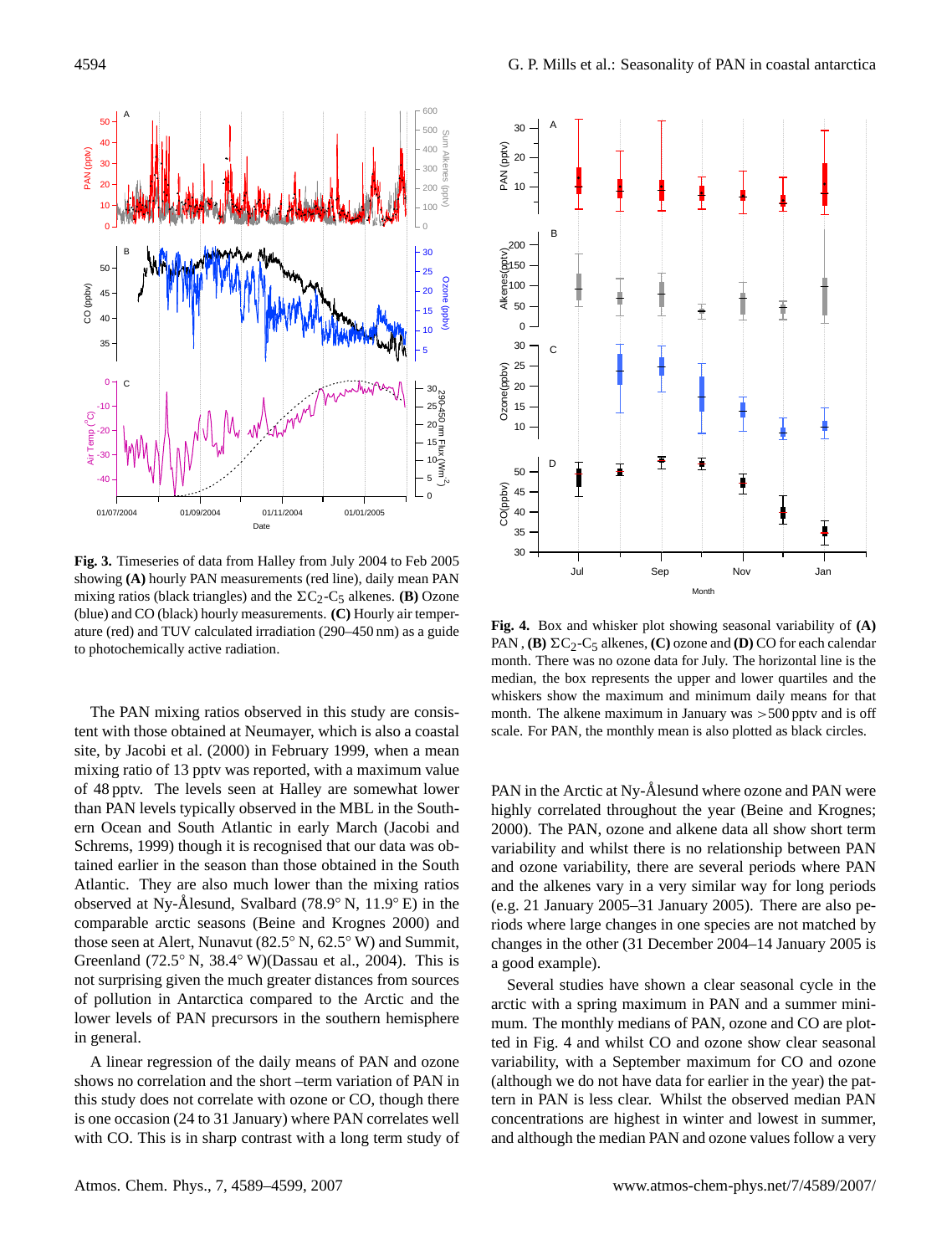**Table 2.** Rate constants and concentrations used in calculations. First order rate constants are in s<sup>-1</sup> and 2<sup>nd</sup> order are in molec<sup>-1</sup>cm<sup>3</sup> s<sup>-1</sup>. Photolysis rates are calculated from TUV and NO/NO<sub>2</sub> is calculated from the Leighton relationship.

| <b>Species</b>                                           | Mixing ratio used                                               | Source                           |
|----------------------------------------------------------|-----------------------------------------------------------------|----------------------------------|
| [Ethane]                                                 | observed                                                        | Read et al. (2007)               |
| [OH]                                                     | scaled to Jan mean of<br>$4 \times 10^5$ molec cm <sup>-3</sup> | Bloss et al. (2007)              |
| $[\text{HO}_2]$                                          | scaled to Jan mean of<br>$0.76$ pptv                            | Bloss et al. (2007)              |
| Temperature                                              | observed                                                        | P. Anderson, BAS                 |
| $O_3$                                                    | observed                                                        | A.Jones, BAS                     |
| NOx                                                      | 25 ppty                                                         | S.Bauguitte, BAS                 |
| NO/NO <sub>2</sub>                                       | calculated                                                      |                                  |
| Reaction                                                 | Rate Constant                                                   |                                  |
| Ethane + OH $\rightarrow$ CH <sub>3</sub> CHO<br>$(k_1)$ | $6.9 \times 10^{-12}$ exp(-1000/T)                              | Atkinson et al., 2006            |
| $CH_3CHO + OH \rightarrow PA (k_3)$                      | $4.4 \times 10^{-12}$ exp(365/T)                                | Sivakumaran and Crowley,<br>2003 |
| $PAN \rightarrow PA + NO_2(k_D)$                         | $5.4 \times 10^{16}$ exp(-13 830/T)                             | Roberts and Bertman., 1992       |
| $PA + NO2 \rightarrow PAN (k4)$                          | $1.2 \times 10^{-11}$ (T/300) <sup>-0.9</sup>                   | Bridier et al. (1991)            |
| $PA + HO_2 \rightarrow products (k_6)$                   | $5.2 \times 10^{-13}$ exp(980/T)                                | Moortgat et al. (1989)           |
| PA +NO $\rightarrow$ products (k <sub>5</sub> )          | $7.5 \times 10^{-12}$ exp(290/T)                                | Villalta and Howard, 1996        |
| $O_3 + NO \rightarrow NO_2 + O_2$                        | $1.4 \times 10^{-12}$ exp(-1310/T)                              | Atkinson et al. (2004).          |
| $J_{CH3CHO} \rightarrow$ products                        | $2.8 \times 10^{-6}$                                            | calculated                       |

similar pattern, the much greater day to day variation in PAN mixing ratios means that any seasonal cycle inferred from these data alone are tentative. The alkene data presented here for the July to January period show no clear seasonal pattern, but the full cycle peaks in April-May with a sharp decline into July (Read et al., 2007)

For the measurement period the daily local gross production rate of PAN was estimated, in the same manner as Dassau et al. (2004), using the following simplified reaction scheme and assuming acetaldehyde was in steady state and was the only source of the PA radical.

 $C_2H_6 + OH \rightarrow CH_3CHO$  (R1)

$$
CH3CHO + hv \rightarrow loss
$$
 (R2)

 $CH<sub>3</sub>CHO + OH \rightarrow PA$  (R3)

 $PA + NO_2 \rightarrow PAN$  (R4)

 $PA + NO \rightarrow loss$  (R5)

$$
PA + HO_2 \to loss
$$
 (R6)

Clear-sky photolysis rates were estimated using TUV derived actinic flux (Madronich and Flocke, 1988) and the OH and  $HO<sub>2</sub>$  concentrations were estimated by scaling the measured January mean concentrations with the actinic flux using the same method as Bloss et al. (2007).

NOx was assumed to be a constant 25 pptv and the NO/NO<sup>2</sup> ratio was estimated from the Leighton relationship (Leighton, 1961) using observed ozone.

Table 2 shows the source of the data and the rate constants used in the calculation of both steady state acetaldehyde and PAN production.

These calculations suggest that gross PAN production is roughly constant at approx 0.9–1 pptv pptv  $d^{-1}$  throughout the spring and early summer and that in January it is only 0.6 pptv d−<sup>1</sup> at Halley, though there may well be additional sources of both acetaldehyde and peroxyacetyl radicals, such as acetone, which would alter this production rate. Unfortunately no measurements of these oxygenates were made.

PAN loss rates were similarly estimated for the entire measurement period using the thermal and photoysis rate constants. Figure 5a shows the calculated thermal dissociation and photolysis rate constants throughout the measurement period, as well as the combined total rate constant.

Except in spring, when the total rate is still small, photolysis was only a minor contributor to the total PAN decomposition rate. The loss due to OH was an order of magnitude lower than that of photolysis and has not been considered further.

The maximum PAN loss rate was estimated using Eq. (1) and assuming that all radicals formed are lost.

$$
\frac{-d[\text{PAN}]}{dt} = (k_D + J_{\text{PAN}})[\text{PAN}]
$$
 (1)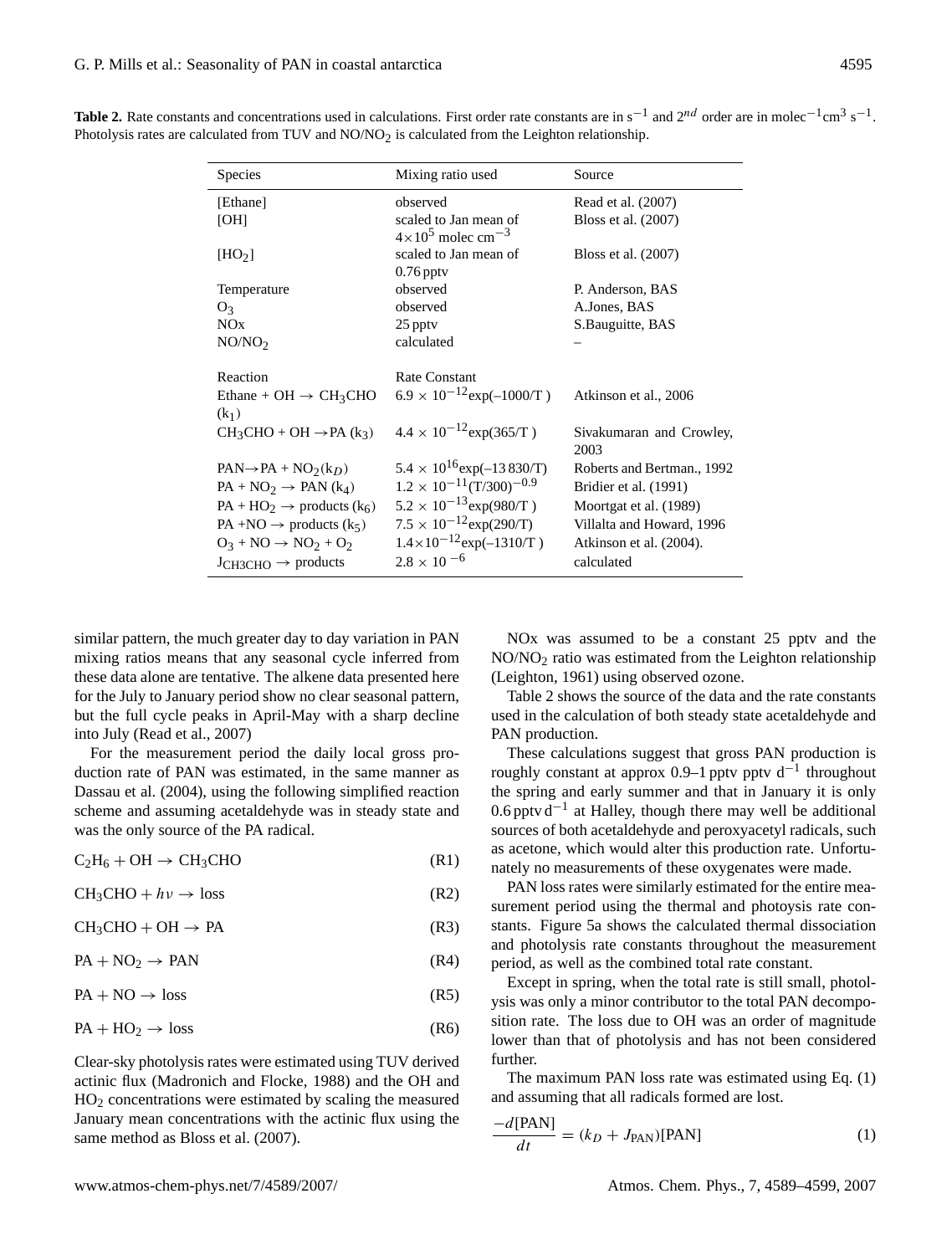

**Fig. 5. (A)** Calculated rate constants for PAN showing thermal dissociation (solid blue line), photolysis (dashed line) and the total (line and circle). **(B)** Maximum (black solid) and the minimum (red dashed) PAN loss rates calculated from equations 1 and 2, for the whole measurement period. **(C)** The same two PAN decomposition rates for January 2005 with the measured NOx (pink circles) also shown.

Estimates of the minimum loss rates were made by considering only the proportion of radicals formed by thermal dissociation reacting with NO to be lost:

$$
\frac{-d[PAN]}{dt} = k_D[PAN](1 - \alpha)
$$
 (2)

where

$$
\alpha = \frac{k_4}{k_5[NO]/[NO_2] + k_4}
$$
 (3)

The resulting maximum and minimum daily PAN loss rates are shown in Fig. 5b.

During the spring, the calculated production rates are higher than the maximum loss rates indicating that PAN production is a small net NOx sink during this period. As the season progresses, the loss rates become larger and by January, at PAN mixing ratios above about 6 pptv the calculated minimum loss rates are greater than the estimated production rates and PAN is a net source of NOx. Measured daily mean NOx during January ranged from 6–31 pptv (shown in Fig. 5c with PAN loss rates for January only) while PAN loss rates between 4 and 14 pptv (minimum and maximum respectively) are calculated during the elevated PAN episodes. Thus PAN can be an important gas-phase source of NOx in Antarctica during the summer.

The low calculated production rates at Halley suggest that the episodes of high PAN are unlikely to have been formed locally and that the PAN has been formed elsewhere and transported to Halley (or formed in transit over a period of many days). It is, however, impossible to rule out local, sporadic sources of PAN or its precursors as a cause of these episodes.

The source regions of PAN are however impossible to determine. The PAN mixing ratio does not show any relationship to the type of back trajectory in any period of the year nor do the short – term variations correspond to changes in either ozone or CO, which is different to the pattern seen in the Arctic (Beine and Krognes, 2000) where PAN and ozone are co-transported from mid latitudes. Other common tracers such as acetylene/CO ratios are uninformative since throughout the early part of the campaign the ratio decreases smoothly with season with no significant deviations and during late spring and summer acetylene, like several of the hydrocarbons is often below detection limit.

The absence of large deviations from the smooth seasonal change in CO suggests that the air sampled at Halley was well mixed, aged air with background levels of CO and that transport of polluted air is a rare event.

The absence of any clear relationship between recent airmass history and PAN is evident from Fig. 6, where Fig. 6a shows 8-day back trajectories for days when the daily mean PAN mixing ratio was greater than 140% of the monthly mean level, and Fig. 6b shows trajectories for days when PAN was less than 60% of the monthly mean. The data show that trajectories that originate over the sea are typically low level and those from the continent, by necessity are higher, but that there is no obvious difference between the patterns of the trajectories for high and low PAN, nor any significant difference between mean PAN mixing ratios measured in marine or continental trajectories. The data are taken from the entire measurement period, but there is still no obvious relationship between trajectory type and PAN even when viewed on a monthly or seasonal basis.

This lack of a relationship between the apparent recent airmass history and PAN mixing ratio is not entirely surprising since under high latitude conditions the lifetime of PAN can be much longer than the calculable length of a trajectory, even in summer, and the PAN lifetime itself is extremely sensitive to differences in temperature during transport.

While the PAN shows no relationship with backtrajectories, there is, for a notable proportion of the data, a clear qualitative relationship with the alkenes (mostly ethene and some propene). Figure 7 shows timeseries for PAN and the alkenes for such a period.

Ethene has an OH dependent lifetime of about 15 days under typical high latitude winter conditions and the ratio of ethene to propene is consistent with an oceanic origin of these species, though emissions from snowpack cannot be exclude as a possibility (Read et al., 2007). The clear relationship between PAN and alkenes suggests that the alkenes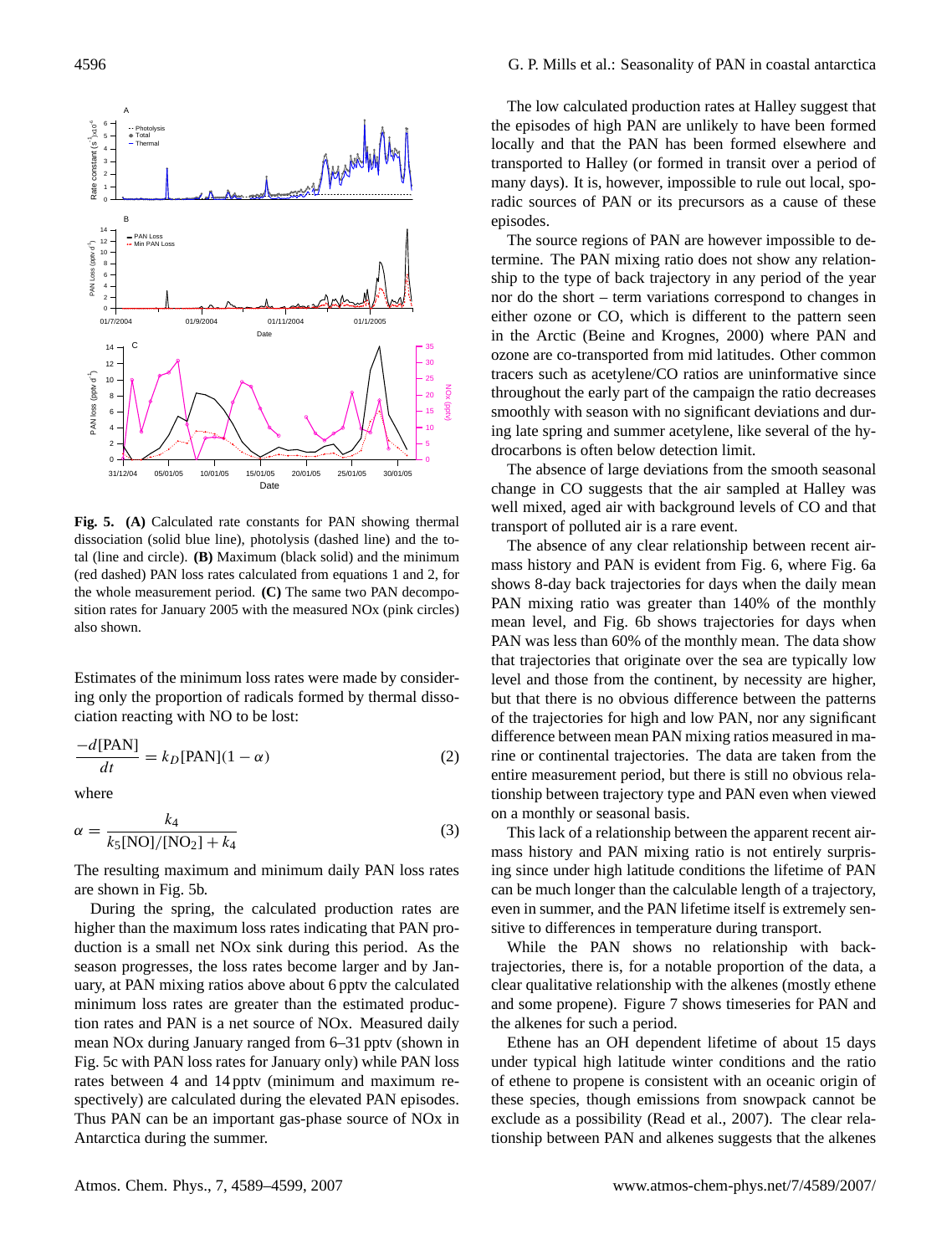

**Fig. 6.** Horizontal and vertical components of 8-day back trajectories (calculated using the BADC trajectory server with ECMWF analyses) for the whole measurement period where PAN mixing ratio was **(A)** above 140% of the monthly mean, and **(B)** below 60% of the monthly mean. Halley is marked by a black triangle. Blue traces show trajectories that have spent time at low levels whilst red trajectories are from higher altitudes.

and precursors of PAN share a common source and that much of the variation in PAN is caused by differing influence of oceanic emissions on the air arriving at Halley. Because of the different principal loss processes for PAN and alkenes, differences in temperature, time since emission and  $NO/NO<sub>2</sub>$ ratios will all affect the PAN/alkene ratio observed at Halley. There is again no clear relationship between back trajectory and the PAN-alkene relationship. As for the alkenes, a variable and sporadic snowpack source of either PAN or its precursors cannot be ruled out. On only one occasion is it possible to identify the potential source region. Between 25 and 30 January 2005, PAN increased and then decreased along with CO and alkenes with maxima occurring on 27 and 28 January. During this period, 8-day back trajectories suggest that the airmass arrived at Halley from the South Atlantic marine boundary layer (MBL) near the Falkland Islands, whist on the 26th and 30th, the air was descending from high altitudes above the Antarctic continent. Even in this period an ozone increase was not observed and during this period, there was no change in NOx, nor the sum of  $C_2$ - $C_5$  alkanes. This trajectory was the furthest north in the summer, but apart from this, does not stand out as unique when compared to the rest of the data



**Fig. 7.** Timeseries of PAN and  $\Sigma C_2-C_5$  alkenes showing very similar patterns of variation for both species. This is one example of several such periods throughout the measurement period.

The PAN mixing ratios we observe are not incompatible with those of the surrounding region, with the July mean value at Halley being very similar to the few observations made in Punta Arenas, Chile, during June (Rudolph et al., 1987) and the South Atlantic measurements in late summer (Jacobi and Schrems, 2000) fit well with our higher observations. Mid-tropospheric air in remote regions (the Pacific being the most widely studied) has been observed to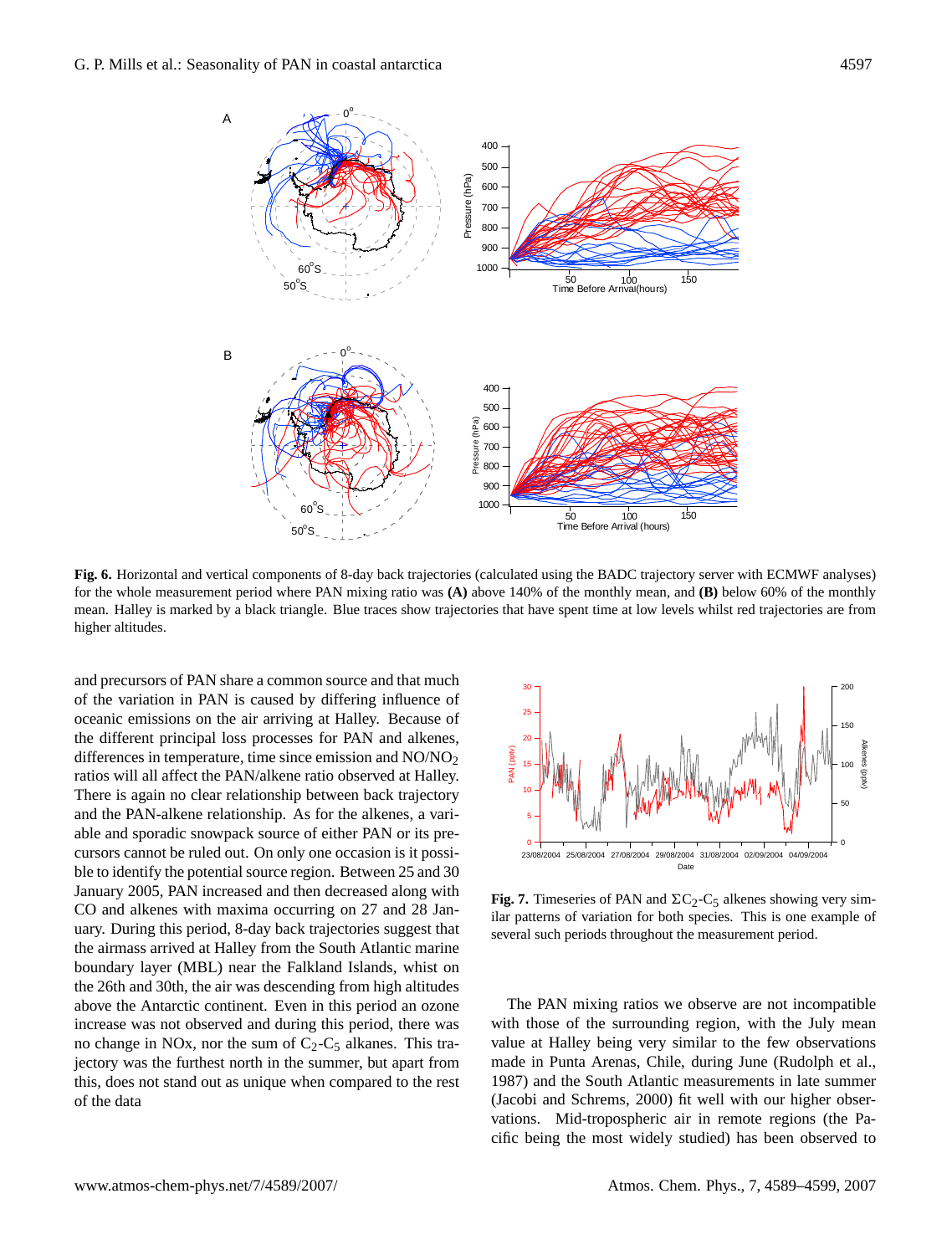often contain higher levels of PAN than the boundary layer (Roberts et al., 2004; Kotchenruther et al., 2001) though in these studies there was greater variation in mixing ratios at a given altitude than between different altitudes. Thus midtropospheric air transported to Antarctica could also often contain high levels of PAN.

# **4 Conclusions**

The instrument as used at Halley worked well with detection limits as low as 0.6 pptv achieved in the field. The system was also reliable for the 7 months of its active deployment thus allowing good data coverage within this period. The main limitations of the instrument are the frequency of sampling and the variations in the precision and sensitivity of the instrument in the Antarctic. An increase in trap size, using a packed trap with a much larger surface area, and an improvement in temperature control should help with the latter issues.

The measurements made in this study show that there is a possible seasonal cycle in PAN which is different to those typically observed in the Arctic and the absolute levels of PAN are much lower than observed in the Arctic during the equivalent season. Although the data presented here are not a complete annual cycle, the cycle appears to peak in winter, but the obvious relationship with alkenes (which are highest in autumn/early winter) means that an autumn maximum can not be ruled out.

In summer, the decomposition of PAN can be an important source of NOx in the Antarctic, whilst at other times of the year PAN decomposition is negligible.

*Acknowledgements.* We would like to thank UFAM (Universities' Facility for Atmospheric Measurement of the National Centre for Atmospheric Science (UK)) for the use of the PAN instrument and A. Jones for the use of the ozone data. Finally we would like to thank the technical and logistical staff at BAS and in particular those at Halley without whose help this work would not have been possible.

This work was funded by The Natural Environment Research Council under the Antarctic Funding Initiative, grant number NER/G/S/2001/00550.

Edited by: J. Lee

# **References**

- Atkinson, R., Baulch, D. L., Cox, R. A., Crowley, J. N., Hampson, R. F., Hynes, R. G., Jenkin, M. E., Rossi, M. J., and Troe, J.: Evaluated kinetic and photochemical data for atmospheric chemistry: Part 1 – gas phase reactions of Ox, HOx, NOx and SOx species, Atmos. Chem. Phys., 4, 1461–1738, 2004
- Atkinson, R., Baulch, D. L., Cox, R. A., Crowley, J. N., Hampson, R. F., Hynes, R. G., Jenkin, M. E., Rossi, M. J., and Troe, J.

Evaluated kinetic and photochemical data for atmospheric chemistry: Volume II – gas phase reactions of organic species, Atmos. Chem. Phys., 6, 3625–4055, 2006

- Barker, J. R., Benson, S. W., Mendenhall, G. D., and Goldern, D. M.: Measurement of rate constants of importance in smog, Rep. PB-274530, Natl. Tech. Inf. Serv., Springfield, Va., 1977.
- Beine, H. J. and Krognes, T.: The seasonal cycle of peroxyacetyl nitrate (PAN) in the European Arctic, Atmos. Environ., 34, 933– 940, 2000.
- Bloss, W., Lee, J., Heard, D., Salmon, R., Bauguitte, S., Roscoe, H., and Jones, A.: Observations of OH and  $HO<sub>2</sub>$  radicals in coastal Antarctica, Atmos. Chem. Phys., 7, 4171–4185, 2007
- Bottenheim, J. W. and Gallant, A. J.: PAN over the Arctic; Observations during AGASP-2 in april 1986, J. Atmos. Chem., 9 , 301–316, 1989
- Bridier, I., Caralp, F., Loirat, H., Lesclaux, R. Veyret, B., Becker, K. H., Reimer, A., and Zabel, F.: Kinetic and theoretical studies of the reactions  $CH_3C(0)O_2 + NO_2 + M = CH_3C(0)O_2NO_2 + M$ between 248 and 393 K and between 30 and 760 Torr., J. Phys. Chem., 95, 3594, 1991.
- Brough, N., Reeves, C. E., Penkett, S. A., Dewey, K., Kent, J., Barjat, H., Monks, P. S., Ziereis, H., Stock, P., Huntrieser, H., and Schlager, H.: Intercomparison of aircraft instruments on board the C-130 and Falcon 20 over southern Germany during EX-PORT 2000, Atmos. Chem. Phys., 3, 2127–2138, 2003, [http://www.atmos-chem-phys.net/3/2127/2003/.](http://www.atmos-chem-phys.net/3/2127/2003/)
- Crutzen, P. J.: The role of NO and  $NO<sub>2</sub>$  in the chemistry of the troposphere and the stratosphere, Ann. Rev. Earth Planet. Sci., 7, 443–472, 1979.
- Dassau, T. M., Shepson, P. B., Bottenheim, J. W., and Ford, K. M.: Peroxyacetyl nitrate photochemistry and interactions with the arctic surface, J. Geophys. Res., 109, D18302, doi:10.1029/2004JD004562, 2004.
- Flocke, F. M., Weinheimer, A. J., Swanson, A. L., Roberts, J. M., Schmitt, R., and Shertz, S.: On the measurement of PANs by Gas Chromatography and Electron Capture Detection., J. Atm. Chem 52, 19–43, 2005.
- Gaffney, J. S., Marley, N. A., Cunningham, M. M., and Doskey, P. V.: Measurements of peroxyacyl nitrates (PANS) in Mexico City: Implications for megacity air quality impacts on regional scales, Atmos. Environ., 33(30), 5003–5012, 1999.
- Gallagher, M. S., Carsey, T. P., and Farmer, M. L.: Peroxyacetyl nitrate in the North Atlantic marine boundary layer, Global Biogeochem. Cycles, 4(3), 297–308, 1990.
- Hudman, R. C., Jacob, D. J., Cooper, O. R., Evans, M. J., Heald, C. L., Park, R. J., Fehsenfeld, F., Flocke, F., Holloway, J., Hubler, G., Kita, K., Koike, M., Kondo, Y., Neuman, A., Nowak, J., Oltmans, S., Parrish, D., Roberts, J. M., and Ryerson, T.: Ozone production in transpacific Asian pollution plumes and implications for ozone air quality in California, J. Geophys. Res., 109(23), 1–14, 2004.
- Jacobi, H.-W. and Schrems, O.: Peroxyacetyl nitrate (PAN) distribution over the South Atlantic ocean., Phys. Chem. Chem. Phys.1, 5517–5521, 1999.
- Jacobi, H.-W., Weller, R., Jones, A. E., Anderson, P. S., and Schrems, O.: Peroxyacetyl nitrate (PAN) concentrations in the Antarctic troposphere measured during the photochemical experiment at Neumayer (PEAN'99), Atmos. Environ., 34, 5235– 5247, 2000.